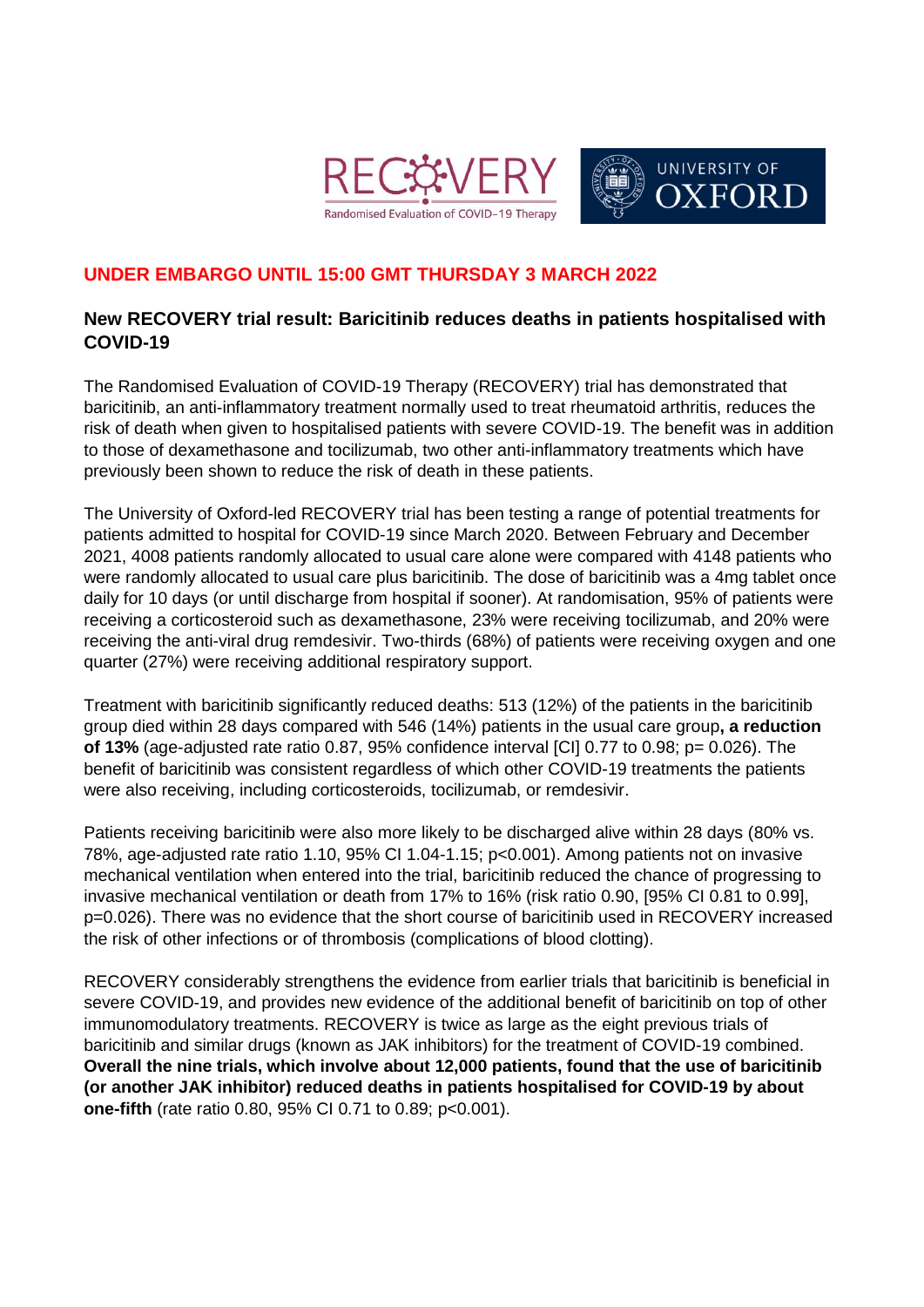**[Sir Martin Landray](https://www.ndph.ox.ac.uk/team/martin-landray)**, Professor of Medicine and Epidemiology at Oxford Population Health, and Joint Chief Investigator for RECOVERY, said 'It is now well-established that in people admitted to hospital because of severe COVID-19, an over-active immune response is a key driver of lung damage. Today's results not only show that treatment with baricitinib improves the chances of survival for patients with severe COVID-19, but that this benefit is additional to that from other treatments that dampen down the over-active immune response, such as dexamethasone and tocilizumab. This opens up the possibility of using combinations of anti-inflammatory drugs to further drive down the risk of death for some of the sickest patients.'

**[Sir Peter Horby](https://www.ndm.ox.ac.uk/principal-investigators/researcher/peter-horby)**, Professor of Emerging Infectious Diseases in the Nuffield Department of Medicine, University of Oxford, and Joint Chief Investigator for RECOVERY, said 'This result confirms and extends earlier findings, providing greater certainty that baricitinib is beneficial and new data to guide the treatment of COVID-19 patients with a combination of drugs to dampen the immune response. As always, the next challenge is ensuring this and other COVID-19 treatments are available and affordable for everyone who can benefit, regardless of where they live.'

Mark Rivvers (51), deputy head porter at Fitzwilliam College, University of Cambridge, took part in the baricitinib study in the RECOVERY trial when he was admitted to Addenbrooke's Hospital with severe COVID-19 in September 2021. He said: 'I was in hospital for almost a month, mostly in an intensive care unit. Everything in my body seemed to be fighting against everything else: I was on almost constant respiratory support, I developed sepsis, and I had pneumonia all across my lungs. But I saw it as my duty to take part in the RECOVERY trial, because I knew that no matter what happened to me, I was doing something positive to help others. I'm really pleased about the result with baricitinib, and hope that it can now be used to benefit many others. I'd like to thank the RECOVERY trial leaders, and also all the staff at Addenbrooke's Hospital, who were phenomenal.'

Health and Social Care Secretary Sajid Javid said: 'As we learn to live with COVID, having access to a growing number of safe and effective treatments for the virus, like our game-changing dexamethasone, will be absolutely vital.

'This is promising news from the government-funded RECOVERY trial and shows, once again, how the UK is leading the world in identifying life-saving treatments for NHS patients.

'A big thank you to all of the researchers, doctors and volunteers involved in this work. Our medical and scientific experts will now consider the results before any decisions are made on next steps.'

Baricitnib is the fourth treatment that the RECOVERY trial has shown to save lives, following [the](https://www.recoverytrial.net/news/low-cost-dexamethasone-reduces-death-by-up-to-one-third-in-hospitalised-patients-with-severe-respiratory-complications-of-covid-19)  [steroid dexamethasone](https://www.recoverytrial.net/news/low-cost-dexamethasone-reduces-death-by-up-to-one-third-in-hospitalised-patients-with-severe-respiratory-complications-of-covid-19) (June 2020), [the arthritis treatment tocilizumab](https://www.recoverytrial.net/news/tocilizumab-reduces-deaths-in-patients-hospitalised-with-covid-19) (February 2021), and a combination of monoclonal antibodies (casirivimab plus imdevimab) targeting the viral spike protein, known as [Ronapreve](https://www.recoverytrial.net/news/recovery-trial-finds-regeneron2019s-monoclonal-antibody-combination-reduces-deaths-for-hospitalised-covid-19-patients-who-have-not-mounted-their-own-immune-response-1) (June 2021). These discoveries have changed clinical practice worldwide and been credited with saving hundreds of thousands, if not millions, of lives.

Professor Nick Lemoine, National Institute for Health Research said: 'The incredible contribution of all those involved in the NIHR-supported RECOVERY trial has led to the discovery of a further lifesaving treatment against COVID-19. We're particularly grateful to the 47,000 participants who have taken part in the study so far - without whom these game-changing discoveries would not be possible.'